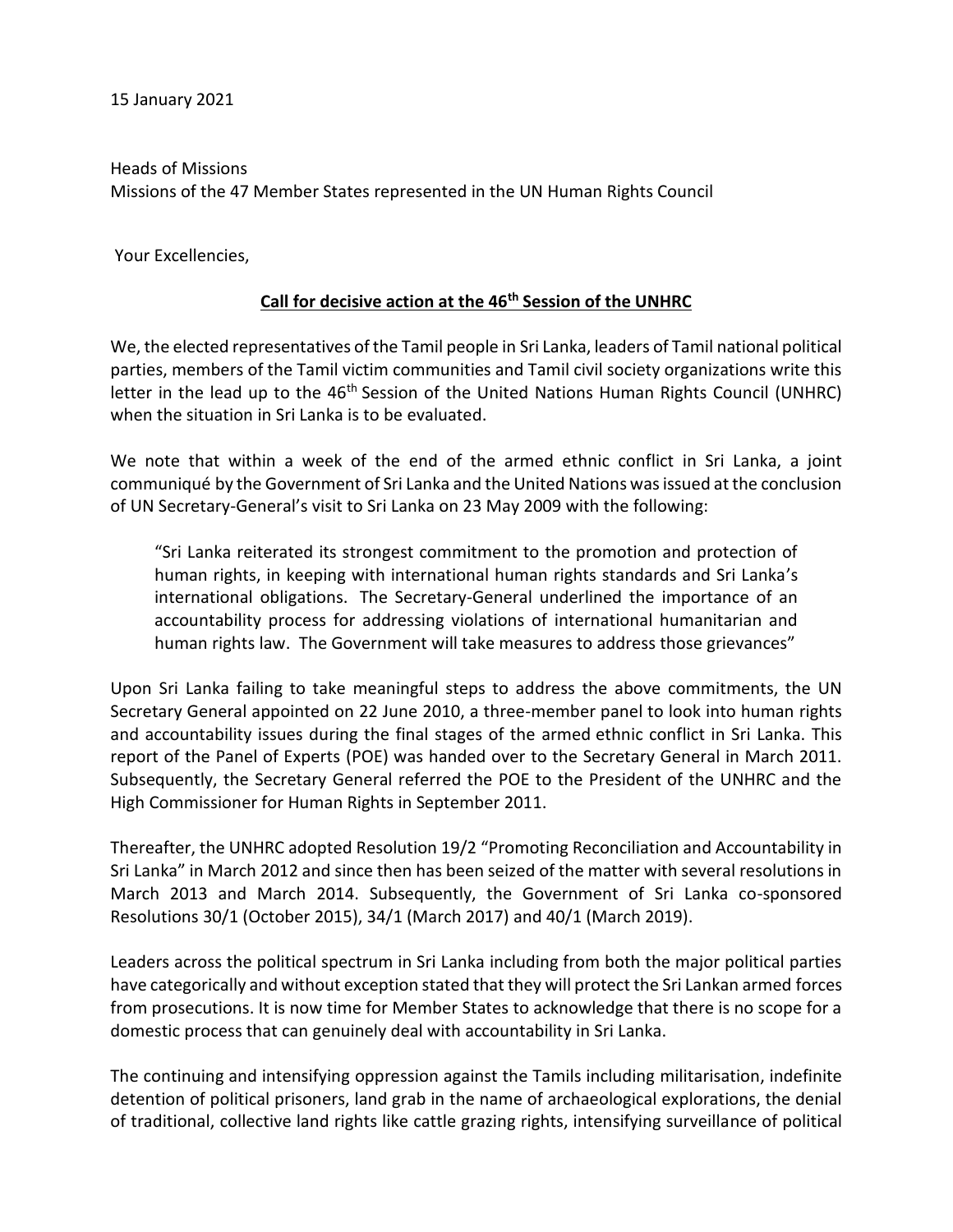and civil society activists, the denial of burial rights during COVID19 to our Muslim brethren and the denial of the right to memory underscore the urgency of addressing the deteriorating situation.

As the UNHRC meets in February and March 2021 to evaluate the Sri Lankan Government's commitments under Resolution 40/1 and plan further action, we urge that member states categorically come to this conclusion by way of a final Resolution. The Resolution must declare that Sri Lanka has failed in its obligations to investigate allegations of violations committed during the armed ethnic conflict and atrocity crimes including genocide, crimes against humanity and war crimes*.* In such a context the Resolution must acknowledge that there is no prospect for accountability in Sri Lanka by way of its own domestic mechanisms or through hybrid mechanisms.

We request the following:

- 1. Member States urge in the new resolution that other organs of the United Nations including the UN Security Council and the UN General Assembly take up the matter and take suitable action by reference to the International Criminal Court and any other appropriate and effective international accountability mechanisms to inquire into the crime of genocide, war crimes and crimes against humanity.
- 2. The President of the UNHRC refers matters on accountability in Sri Lanka back to the UN Secretary General for action as stated above.
- 3. Member States to mandate the Office of the High Commissioner for Human Rights (OHCHR) to continue to monitor Sri Lanka for ongoing violations and have an OHCHR field presence in country.
- 4. Without detracting from that which has been stated in point 1 above, take steps to establish an evidence gathering mechanism similar to the International Independent Investigatory Mechanism (IIIM) in relation to Syria established as a subsidiary body of the UN General Assembly with a strict time frame of twelve months duration.

We reiterate the need for concrete action with accountability and for the above the matter to be escalated to higher forums.

Thus, we urge Member States to take decisive and timely action to grant redress to the people who have been denied justice thus far.

Signatories<br>R lampantham

1. Hon. R. Sampanthan Member of Parliament Leader - Tamil National Alliance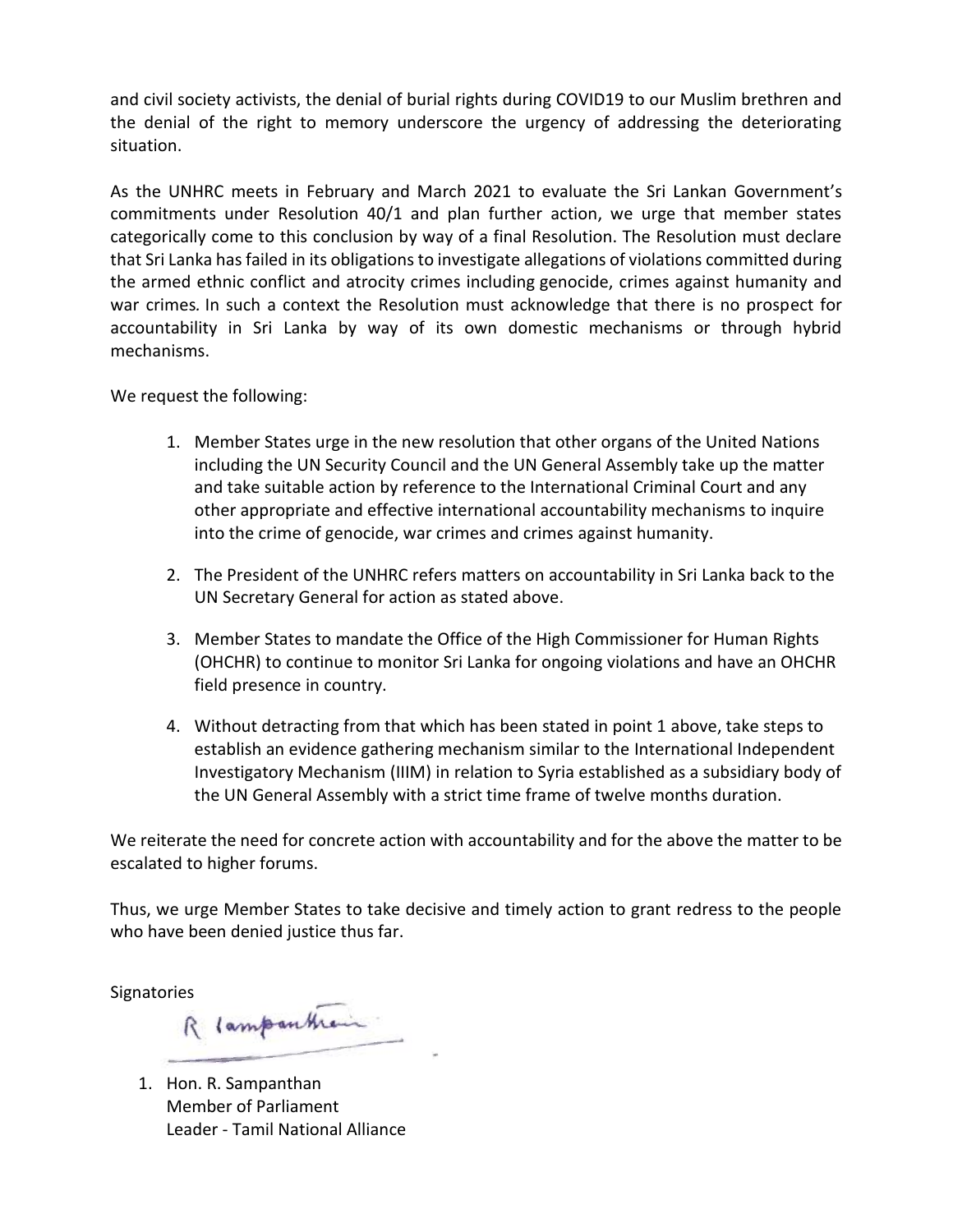onnam

2. Hon. G. G. Ponnambalam Member of Parliament Leader - Tamil National People's Front

3. Hon. Justice C.V. Wigneswaran Member of Parliament Leader - Tamil Makkal Tesiya Kootani

4. Rev.Fr. Leo Amstrong Tamil Heritage Forum, Mullaitivu

5. Mr. Sabharathinam Sivayohanathan Eastern Province Civil Society Forum



6. Mr. Rasalingham Vikneswaran President - Amparai Civil Society forum

7. Mr. Amarasingham Gajenthiran General secretary - Tamil Civil Society Forum (TCSF)